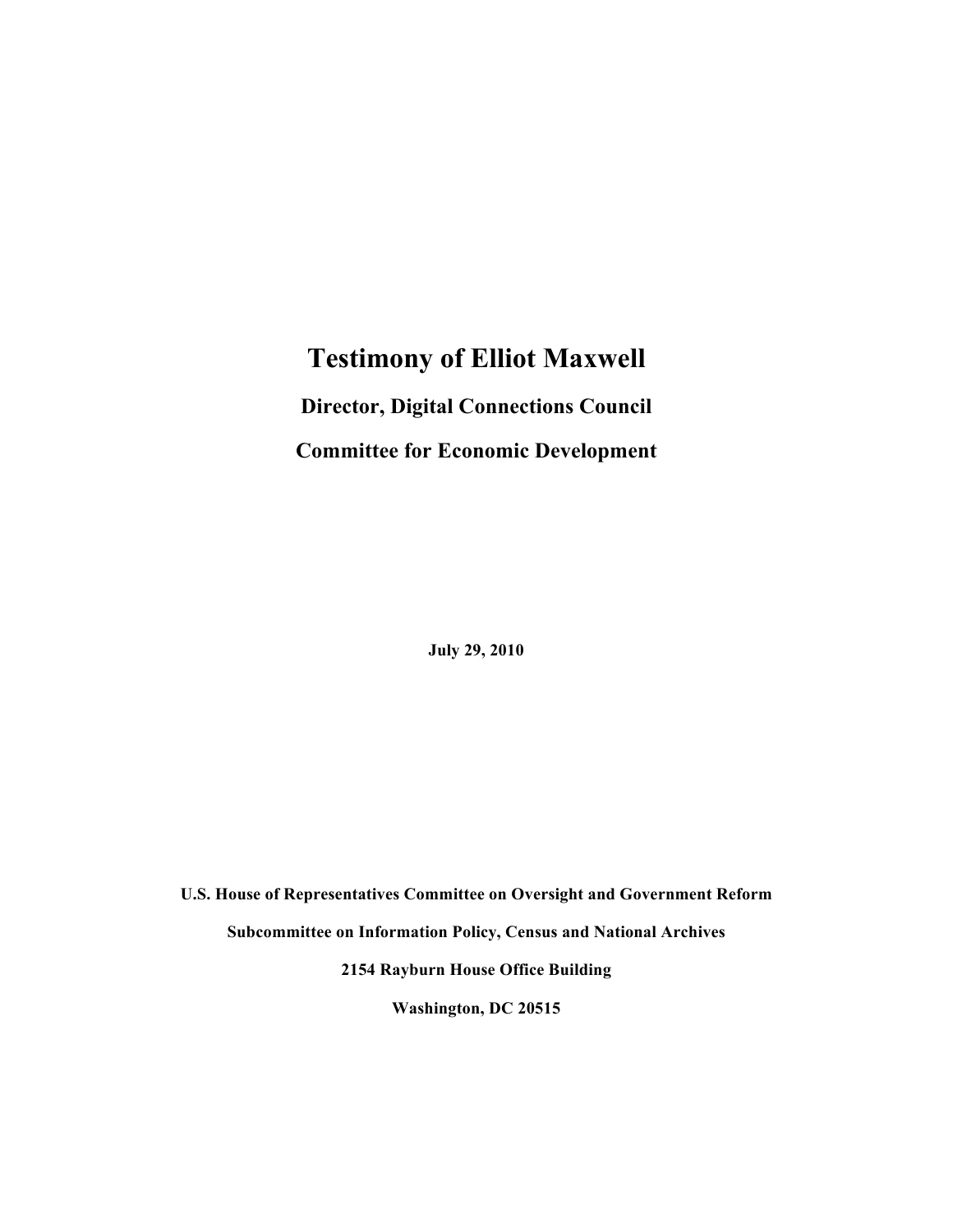Mr. Chairman, members of the Subcommittee, thank you for this opportunity to present the views of the Committee for Economic Development's (CED) Digital Connections Council on the important issue of public access to the results of federally funded research.

CED is a non-profit, non-partisan business-led public policy organization. For nearly 70 years CED has provided sound policy research on major economic and social issues facing the nation. The membership of CED is made up of some 200 senior corporate executives from a wide range of industry sectors as well as leaders from U.S universities. To address cutting edge technology issues, particularly those arising from the emergence of the Internet, CED established its Digital Connections Council (DCC) composed of information technology experts from CED-affiliated companies.

Since 2004 I have directed the DCC which has published a series of reports focusing on the impact of the Internet and the increasing digitization of information. These two developments have greatly broadened access to information and fostered a new culture of participation in which everyone can be a publisher and information can be remixed, repurposed and redistributed; they have also raised difficult new policy challenges. In order to develop policy positions responsive to this new environment the DCC has studied the special nature of digital intellectual property as well as the lessons learned from the growth of open standards, open source software, and what has become known as "open innovation."<sup>1</sup> Applying what it learned from these two studies the DCC then examined the impact of greater openness made possible by increased access to information as well as a heightened ability to make use of this digital information in different ways on two key sectors—health care and higher education—that depend heavily on information. <sup>2</sup> My testimony today draws heavily from these four studies which can also be found at my website www.emaxwell.net.

# THE MEANING OF OPENNESS

The DCC's studies attempted to better understand what people have meant by openness, a word used in many different policy contexts—open standards, open source, open innovation, open spectrum, open access, etc. The reports eventually defined openness as a continuum ranging from closed to open on which information, processes, and even institutions could be placed depending on how accessible and responsive they were. At the closed end of the continuum, for example, is information that is not shared; somewhat more open is information only available to subscribers but which cannot be repurposed. At the other end is information posted on the World Wide Web available to all to be used without any restrictions.

# THE BENEFITS OF GREATER OPENNESS

The DCC eventually concluded that movement toward greater openness facilitated by the Internet and the digitization of information was beneficial although it was necessary in each particular case to try to determine the appropriate degree of openness to achieve a particular purpose. As the most recent DCC report on openness in higher education put it, "Over the course of our work we have found that greater openness fosters quicker and broader innovation, primarily because of the potential for many more people to contribute, as opposed to having to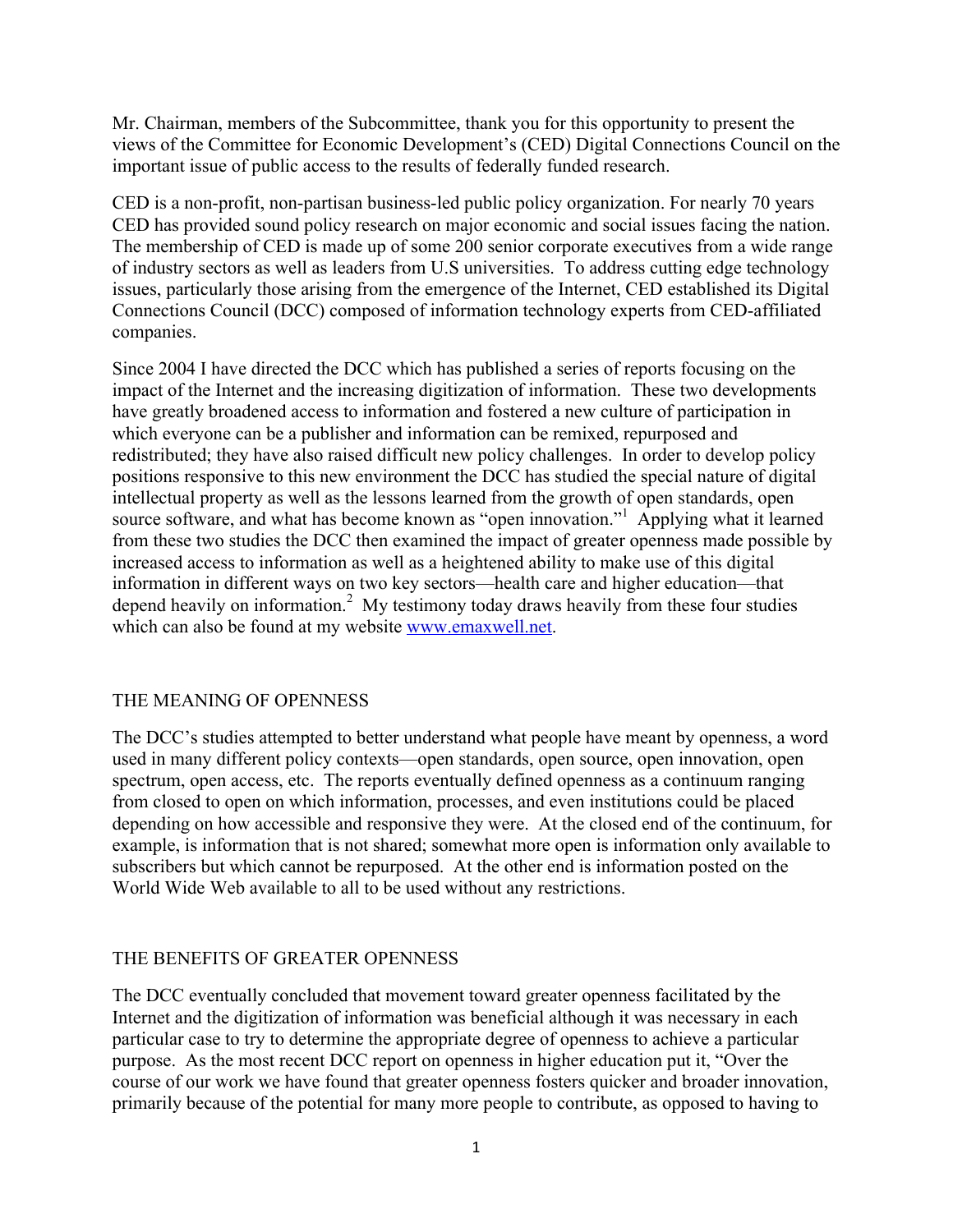rely on the work of a lone "genius" or the capabilities of a very small group. Individual creators certainly play an important role. Their value should not be underestimated. But openness taps the potential of a much larger number of potential creators, who might see the problem in a different way or be aware of alternative solutions and who are able to contribute drawing upon their own experience and expertise."<sup>3</sup>

In its report on open standards and open-source software the DCC gave a concrete example of how greater openness can be beneficial. In proprietary software the source code is concealed. In open-source software the source code is completely open. The difference between the two practices can be seen in an aphorism of the open-source software community: "With enough eyeballs, all bugs are shallow." In seeking to continuously improve open-source software such as LINUX, the open-source community distributes the source code as broadly as possible. Even the intellectual property licenses used by the open-source community are designed to increase (and preserve) the accessibility of the code for everyone.

The rationale is that the more people who view the source code, the more likely it is that someone, somewhere, will have the expertise, experience, and inclination to detect and fix the inevitable errors (or "bugs"). Broad distribution makes it more likely that the unknown programmer for whom the bug is "shallow" will encounter the source code and suggest improvements. Making the source code accessible, rather than controlling it and excluding others from access to it, as is done with proprietary software, is necessary because the programmer for whom the bug is shallow cannot always be identified in advance.

It is clear that greater openness can sometimes be problematic. For example, health care can be improved by using electronic health records "open" enough to be accessible to all those providing care to a patient but not open to his or her landlord or employer. Similarly while greater openness increases access to information it also can create a tsunami of information that must be sorted to find the information that is actually valuable. But it should be noted, particularly in the context of today's hearing, a belief in the virtue of greater openness is not inconsistent with support for intellectual property rights which provide a certain degree of control for the rights holder to "close" the information in order to create an incentive for acts of creation. Many of CED's member companies rely heavily in their businesses on intellectual property.

# INCREASING PUBLIC ACCESS TO FEDERALLY FUNDED RESEARCH

Given the conclusion that making research more broadly and quickly available increases its speed and breadth of discovery, it is not surprising that the DCC has supported the present NIH public access policy and its extension to other federal agencies. In its 2009 report the DCC found that:

 "Congress has greatly advanced openness in research by passing legislation that dramatically increases access to research funded by the National Institutes of Health (NIH). …This policy is being vigorously opposed by publishers who claim that their intellectual property (IP) interests are being infringed by the open access requirements. Not only do we believe that the NIH policy is consistent with copyright law and good public policy—to increase the pace of innovation and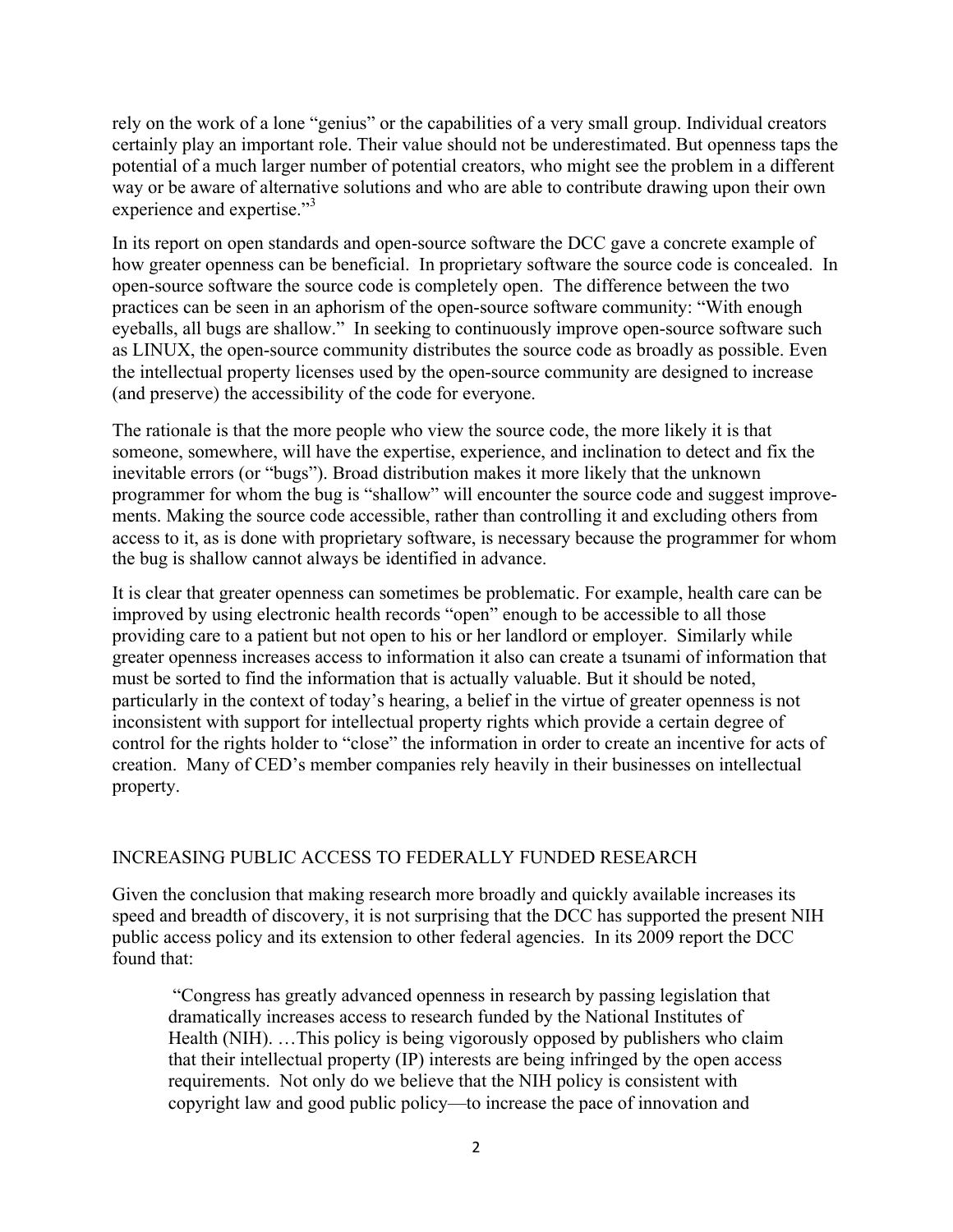avoid making the taxpayer pay twice for taxpayer-funded research—but we believe that the public-access mandate should be expanded. Recently introduced legislation would extend public access to research funded by the 11 federal agencies that each provides more than \$100 million in support. We also support increasing access to data collected by the government such as for regulatory purposes. The National Science Foundation has already moved in this direction by establishing a policy that any scientific and engineering data funded by NSF must be made broadly available and useable."<sup>4</sup>

Supporting the DCC's view in favor of promoting access to publicly funded research is a 2007 OECD report on public access to research data from public funding, which notes the benefits of improved access to, and sharing of, such data because it:

- Reinforces open scientific inquiry,
- Encourages diversity of analysis and opinion,
- Promotes new research,
- Makes possible the testing of new or alternative hypotheses and methods of analysis,
- Supports studies on data-collection methods and measurement,
- Facilitates the education of new researchers,
- Enables the exploration of topics not envisioned by the initial investigators, and
- Permits the creation of new data sets when data from multiples sources are combined.<sup>5</sup>

The OECD Recommendation, citing a U.S. National Research Council Report, states: "The value of data lies in their use. Full and open access to scientific data should be adopted as the international norm for the exchange of scientific data derived from publicly funded research." Open access should be "easy, timely, user-friendly, and preferably Internet based." Such a regime, according to the OECD Recommendation, not only "helps to maximize the research potential of new digital technologies and networks, but provides greater returns from the public investment in research."<sup>6</sup>

In addition to the reasons set out in the OECD recommendation there is some intriguing research that suggests that billions of dollars of additional economic activity can be generated by making research more openly available.<sup>7</sup>

#### BARRIERS TO PUBLIC ACCESS TO FEDERALLY FUNDED RESEARCH

The current NIH policy—and the proposed legislation, if enacted—would dramatically reduce barriers that the public faces in gaining access to the results of research that the public funds.

The most important barrier is cost. The costs of subscriptions or licenses have been rising, putting them out of the reach of many subscribers. Prices for subscriptions have climbed four times faster than the rate of inflation in the recent past, increasing some 300 percent over the last twenty years, leading some institutions to cut back on their subscriptions, thus reducing access to cutting edge research results. In addition, researchers who do not have access to institutions that continue to subscribe or have licenses for publications are similarly without access. If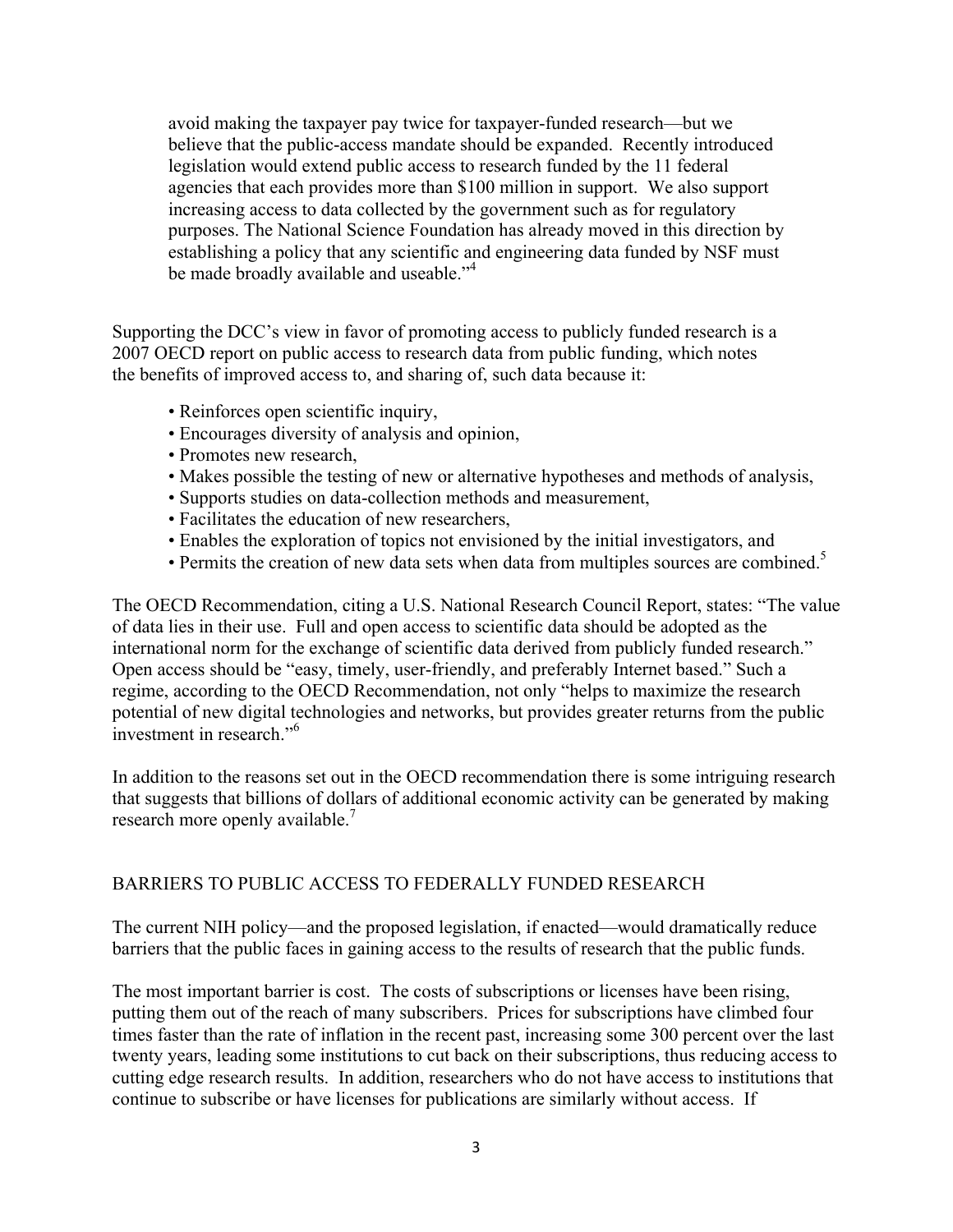researchers do not have access to the results of others' work, it is far more likely that they will duplicate it, and it is a certainty that they cannot build upon it.

A second barrier is that journals are increasingly providing electronic versions under license. These licenses may cut off a subscriber's access immediately and even limit access to older collections, including some, but not all, of the journals that had previously been available, and prevent researchers from transferring journals to new institutions if they change employers. One other barrier is likely to reduce the impact of publicly supported research. As the DCC report on openness in health care points out, the intellectual property rights that protect the content and underlying data of many journals prevent those researchers who do have access from doing what researchers are most skilled at—adding to, revising, modifying, repurposing, and reusing the content to generate new knowledge. Some of these actions might be possible under today's intellectual property rules, but researchers without access to underlying data may be prevented from making use of new and powerful computational techniques such as machine aggregation and manipulation of data.

In launching the Public Library of Science's open-access journal *PLoS Biology*, Patrick Brown, Michael Eisen, and Harold Varmus explained why they believed they were making the information they would publish more valuable:

Freeing the information in the scientific literature from the fixed sequence of pages and the arbitrary boundaries drawn by journals or publishers—the electronic vestiges of paper publication—opens up myriad new possibilities for navigating, integrating, 'mining', annotating and mapping connections in the high-dimensional space of scientific knowledge. Consider how the open availability and freedom to use the complete archive of published DNA sequences in the GenBank, EMBL, and DDBJ databases inspired and enabled scientist to transform a collection of individual sequences into something incomparably richer.<sup>8</sup>

Research also suggests that a broader, more cross-disciplinary audience uses open-access materials. This is particularly encouraging because research has found that scientists working together with those in different fields are more likely to solve scientific problems. And if other researchers have access to data underlying the articles they read, they may provide a means superior to traditional peer review for replicating research and detecting fraud or identifying scientific problems.<sup>9</sup>

# THE IMPACT OF THE PROPOSAL ON PROPRIETARY PUBLISHERS AND UNIVERSITY PRESSES

#### *Changes in the Marketplace*

There is little doubt that recent developments in the conduct of research are having a profound effect on scholarly journals and university presses. More important than the NIH public access policy or the proposed legislation has been the growing acceptance of immediate disclosure of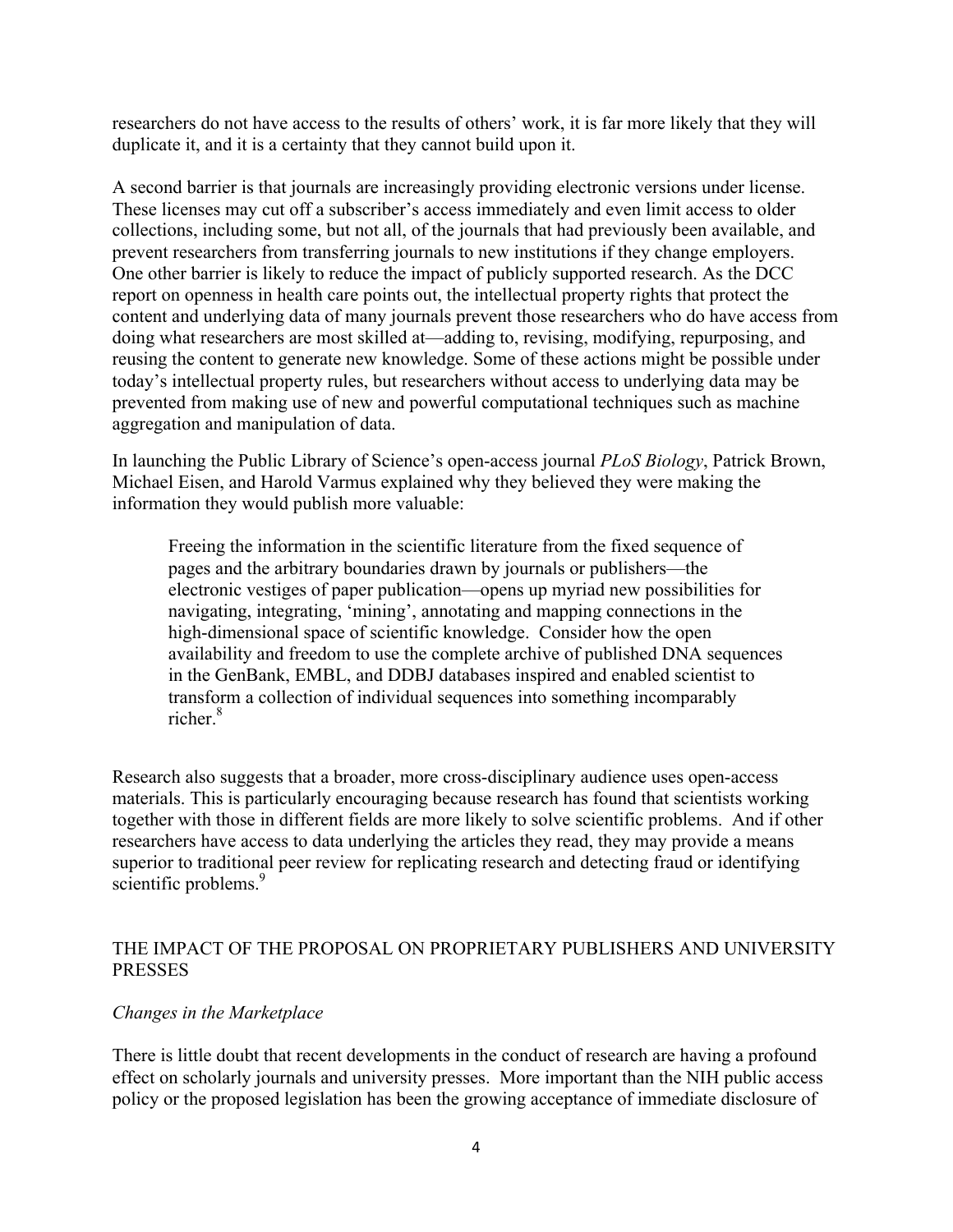research results via the Internet—as in the Human Genome Project; instead of waiting weeks and months for publication in a prestigious journal many researchers have come to the conclusion that their research will have greater impact and increase the pace of scientific discovery if it is quickly disclosed allowing other researchers to build upon it. At the same time the rise of open access journals—peer reviewed journals available to all online—with very different business models has contributed to the upheaval in the existing marketplace for scholarly communications. A commitment to rapid release of research results and the Internet's existence as a vehicle for such release, combined with public access mandates, is challenging scholarly journals in much the same way as the existence of citizen journalists and the Internet's availability is challenging traditional print news media and the direct distribution of their music by independent bands is challenging the traditional music industry.

# *The Response of Proprietary Journals to Changes in the Marketplace*

As in the newspaper and music businesses the challenges have led to a variety of creative responses. About 30 proprietary journals have become open-access journals. Some proprietary journals have voluntarily reduced the period of exclusivity during which only subscribers can have access to the published research; the *Nature* publishing group has adopted a six-month restricted window. Other proprietary journals have made their back issues freely available.<sup>10</sup> The second largest proprietary scientific and technical publisher has become the largest open-access journal publisher by purchasing the open-access journal BioMedCentral.

Some proprietary publishers have embraced the NIH public-access policy; some have even announced their intentions to deposit articles that they publish into PubMed even though the articles are not formally covered by the policy. In contrast, the American Psychological Association initially proposed charging authors subject to the NIH policy \$2500 to deposit their articles in PubMed; the association withdrew the proposal after considerable criticism.<sup>11</sup>

The variety of responses of proprietary journals suggests the vibrancy of the marketplace. Just as the music industry began to adopt digital delivery in the face of challenges by Napster and others—think of the billions of iTunes tracks and millions of iPods sold—proprietary journals are finding new and better ways to serve their audiences. The period of exclusivity provided by the NIH public access policy attempts to take into account the interests of publishers and allows them to experiment with new business arrangements while at the same time recognizing the power of broad access to information to quicken discovery; public policy should not be used to protect particular business models but should focus on accomplishing larger social goals such as fostering innovation.

#### *Public Access and Universities Presses*

In its most recent report on openness in higher education the DCC also examined the future of the university press**.** In the past, the university press served as a vehicle for the dissemination of scholarly work which might not have sufficient commercial appeal to be otherwise published, including the monographs that junior faculty produce, in part, to get tenure. The scholarly press was an important part of the academic ecosystem.

The ranks of university presses have thinned over time. They are expensive to operate and few have the necessary economies of scale. They are now facing threats similar to those faced by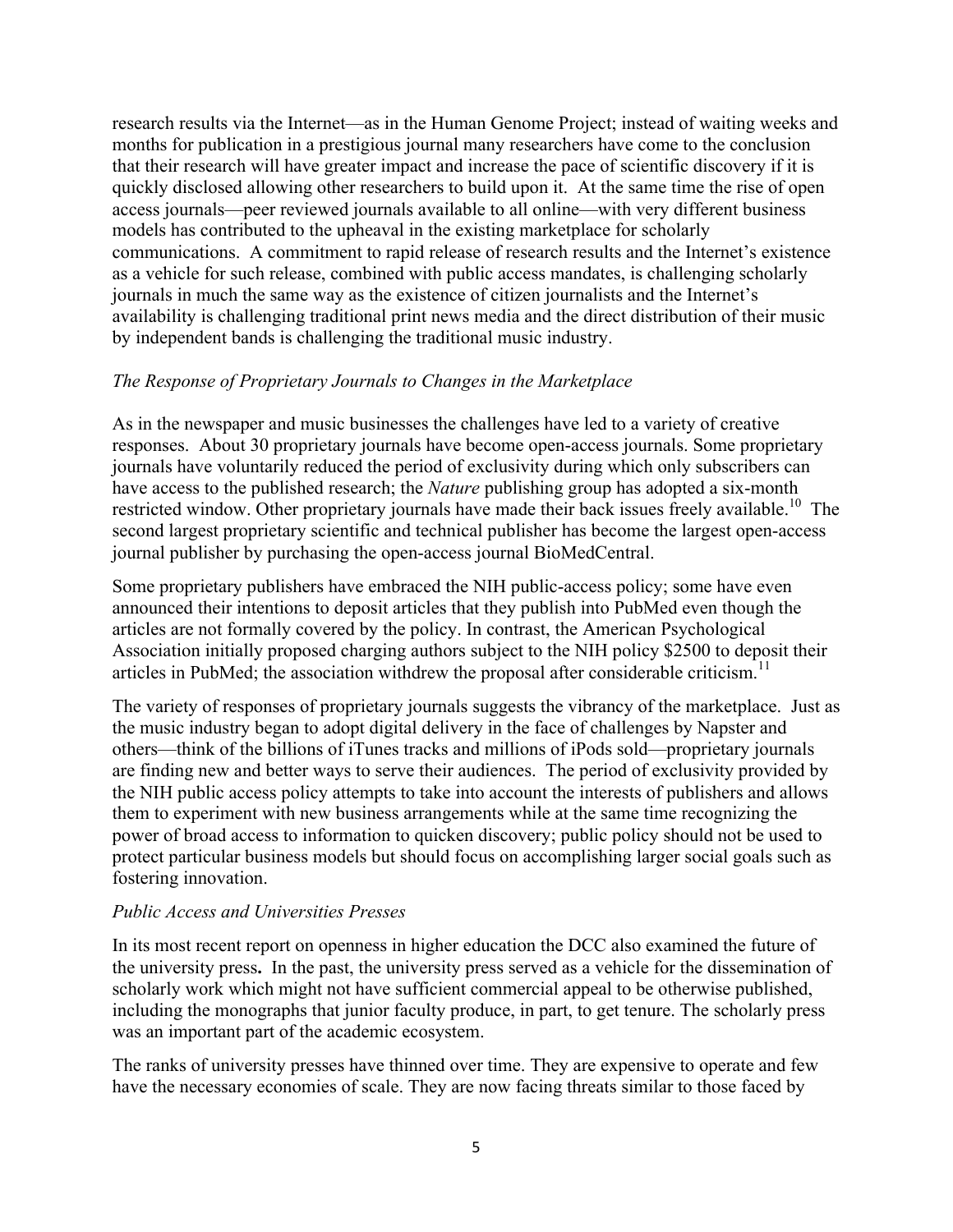proprietary scientific and technical publishers, particularly from the posting of scholarly work online.

Some university presses are reacting much like commercial publishers. The Princeton University Press, for example, has complained about the unauthorized posting of its copyrighted materials on the Web and, like commercial publishers, has filed copyright "take-down notices" with those hosting the disputed materials seeking to have the materials removed from public access.<sup>12</sup>

Such actions might be more easily justified if the university press provided substantial financial support to its host institution. On the other hand, take-down notices appear at least arguably inconsistent with the mission of the university to further the dissemination of knowledge, especially when one compares the access provided by even the most accomplished university press with the global access made possible when digital materials are made freely available on the Web.

It seems clear that universities and their presses will have to adjust to a future in which scholarship is delinked from print publication.

Alternative models are being developed. Some presses are going completely online. Some are attempting to achieve financial stability through the sale of subscriptions to their restricted websites. A different model is being developed by Rice University Press and other members of its university press consortium that are embracing openness and Internet distribution but also providing inexpensive on-demand printing services for those who want open educational resources (OER) in hard copy. The University of Michigan press has announced that it will provide on-demand printing of over 400,000 out-of-publication books digitized by Google. The National Academies are providing free digital access to over 4,000 Academy reports. Indiana University has recently proposed an infrastructure for digital publishing that could be shared by colleges and universities and that could provide economies of scale for journals, universities presses and non-profit societies.<sup>13</sup>

As with proprietary journals university presses are in a period of transition with old models threatened and new models emerging to be tested in the marketplace. The DCC believes that the university press will continue to play a role in the support and dissemination of scholarly work but that it should do so in a way that is consistent with the university's historic mission to create and disseminate new knowledge as broadly as possible.

#### *Public Access and the Potential Reduction of Support of Research*

Another argument raised against open-access publishing and public access requirements generally is that it will eventually reduce the volume of research as publishers, particularly learned societies, will reduce or eliminate their publishing activities. In addition, many learned societies depend on journals to support their other activities and might be forced to find other revenue streams or cut back their activities. As to the first point the DCC noted in its most recent report that it is hard to believe that research good enough to be published in learned society journals will not find another outlet particularly when self publishing via the Internet remains as an option. While learned societies play an important role in the academic ecosystem, providing support for their other activities is an issue they must address directly; public policy to restrict the broad disclosure of publicly funded research would be an inappropriate way to address this issue.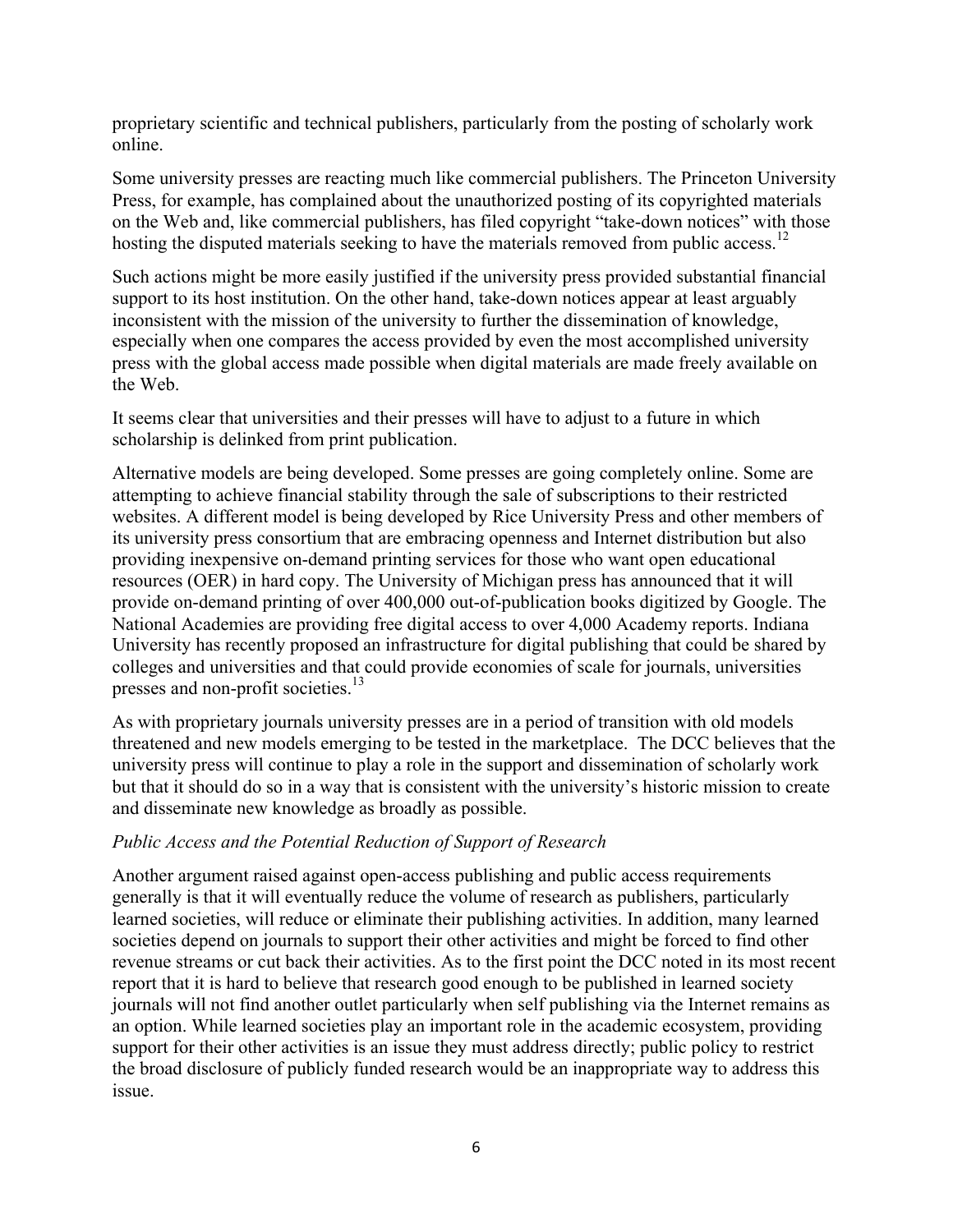# PUBLIC ACCESS AND INTELLECTUAL PROPERTY RIGHTS

Some proprietary publishers, including scholarly societies and universities presses, have attacked the NIH public-access policy. They have protested the mandate on the grounds that it violates U.S. copyright law by forcing authors to give up part of their copyrights prior to later transfer to a publisher. Some have also supported legislation—the Fair Copyright in Research Works Act which would overturn the NIH mandate.

The DCC is not a body whose expertise lies in interpreting U.S. copyright law. However, based on a review of responses to NIH's requests for comments on its public access policy, the DCC has stated its belief that the policy is consistent with U.S. copyright law.

An author's copyright consists of a bundle of rights that belong to the author. One or more of these rights can be transferred on a voluntary basis by the author. Under the NIH public access policy researchers who conduct research and report on that research agree, in return for public funding for their research, that they will grant NIH a license to make the researcher's final version of the report publicly accessible within 12 months of publication. This kind of agreement is the same kind of agreement that authors enter into with other entities that fund the creation of copyrighted work—such as authors who receive an advance from a commercial publisher. Any party that funds a researcher's creation of a copyrighted work could require some agreement with the researcher about the disposition of some or all of the bundle of rights belonging to the researcher in exchange for such funding.

Unlike commercial publishers who generally seek an exclusive license of rights in return for advances and/or the promise of future royalties, NIH, or another government research funder, only requires the grant of a non-exclusive license leaving the researcher free to transfer any or all of his or her rights to a journal publisher or anyone else. The researcher could voluntarily provide a non-exclusive license to the final version to anyone else, with or without compensation, without compromising the rights which a journal publisher requires in order for the publisher to able to publish the results of the research.

Another argument that has been made is that the public access requirement might violate U.S. obligations under various intellectual property treaties to which the U.S. is a signatory. These treaties deal with copyright laws and limitations and exceptions to such laws. But these treaties do not apply to contracts in which a researcher agrees to voluntarily provide non-exclusive licenses to his or her work in exchange for funding. Moreover it is traditional U.S. procurement policy that when a federal agency enters into a contract that would lead to the creation of intellectual property that the agency must reserve a license to use such intellectual property.

It should be noted that a number of other research funders, public and private, have amended their funding contracts to require, as a condition of support, that authors make their work publicly accessible through deposits into online digital repositories. The U.K Medical Research Council, the European Research Council, the Canadian Institutes of Health Research, among others, have adopted such policies and provide a 6 month window of exclusivity for the publisher before the deposits are made publicly accessible.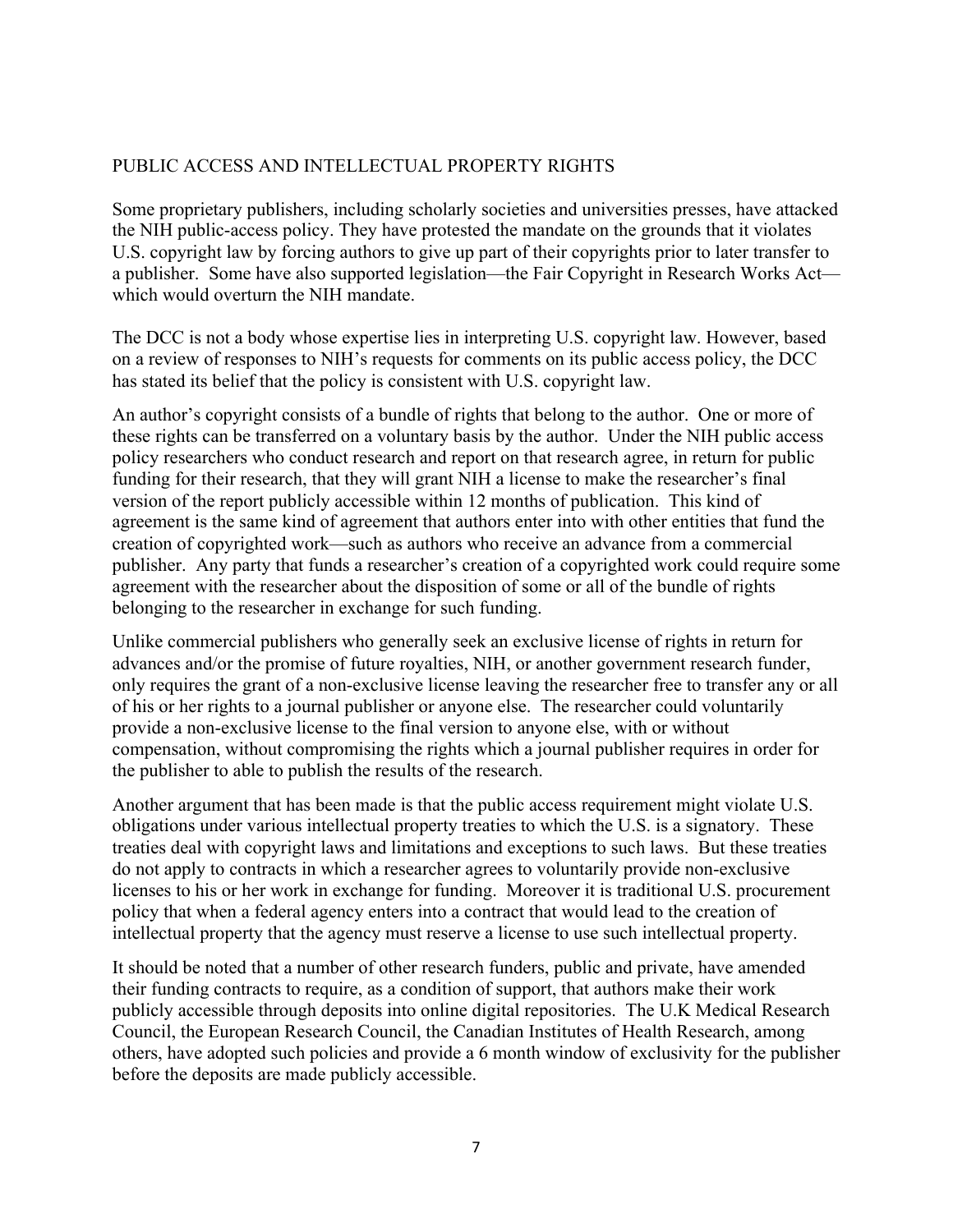In a related development, based on the same belief that broad dissemination of research results fosters the creation of knowledge and prevents redundant research, the MIT faculty unanimously agreed to require that the results of MIT research be deposited into an open-source digital repository to be available to all; while individual authors can block public access to the results the fact of the existence of the research is available so that interested parties can seek access directly from the author. Other leading institutions of higher education have adopted similar policies.

# OTHER POTENTIAL ACTIONS TO FOSTER GREATER OPENNESS

The DCC fully supports greater public access to publicly funded research. In its four reports the DCC has also made a series of other recommendations for governmental actions that would allow the U.S. to benefit from the potential for greater openness. I would like to highlight some of these recommendations and encourage the Subcommittee to explore the possibility of legislation that would implement them. They all share a common goal of increasing public access to information and allowing the public to make creative uses of information. These recommendations include:

- Extending the public access policies, under appropriate conditions, to primary data gathered pursuant to publicly funded research and to data submitted in support of governmental regulatory activities. One area of critical importance is access to data underlying clinical trials submitted to the FDA as part of the approval process for drugs and medical devices; this data is sometimes withheld for years being considered "trade secrets". Recent discoveries of potential dangerous side effects of approved drugs based on data submitted as part of the approval process show the importance of such access.
- Requiring data that is gathered pursuant to publicly funded research and data submitted in support of governmental regulatory activities to be in a form that is searchable and computable using common standards so as to maximize the utility and "responsiveness" of the data.
- Requiring federal agencies that fund research to review their granting guidelines to take into account the research accomplishments of potential grantees who choose to promptly disclose the results of their research and who may therefore forego publication (as the work is deemed by some publishers as already "published" ). These agencies should explore alternative mechanisms for determining scholarly achievement beyond traditional scholarly publication in awarding grants and other awards.
- Encouraging federal funding agencies to be receptive to requests for funding for the publication/disclosure of research results in open access journals that utilize an "author pays" funding model.
- Improving access to so-called orphan works—those still under copyright but whose rights holders cannot be reached—by legislatively permitting "good faith" use until receiving a valid "take-down" notice or by limiting liability for "good-faith" use until a valid "takedown" notice is received.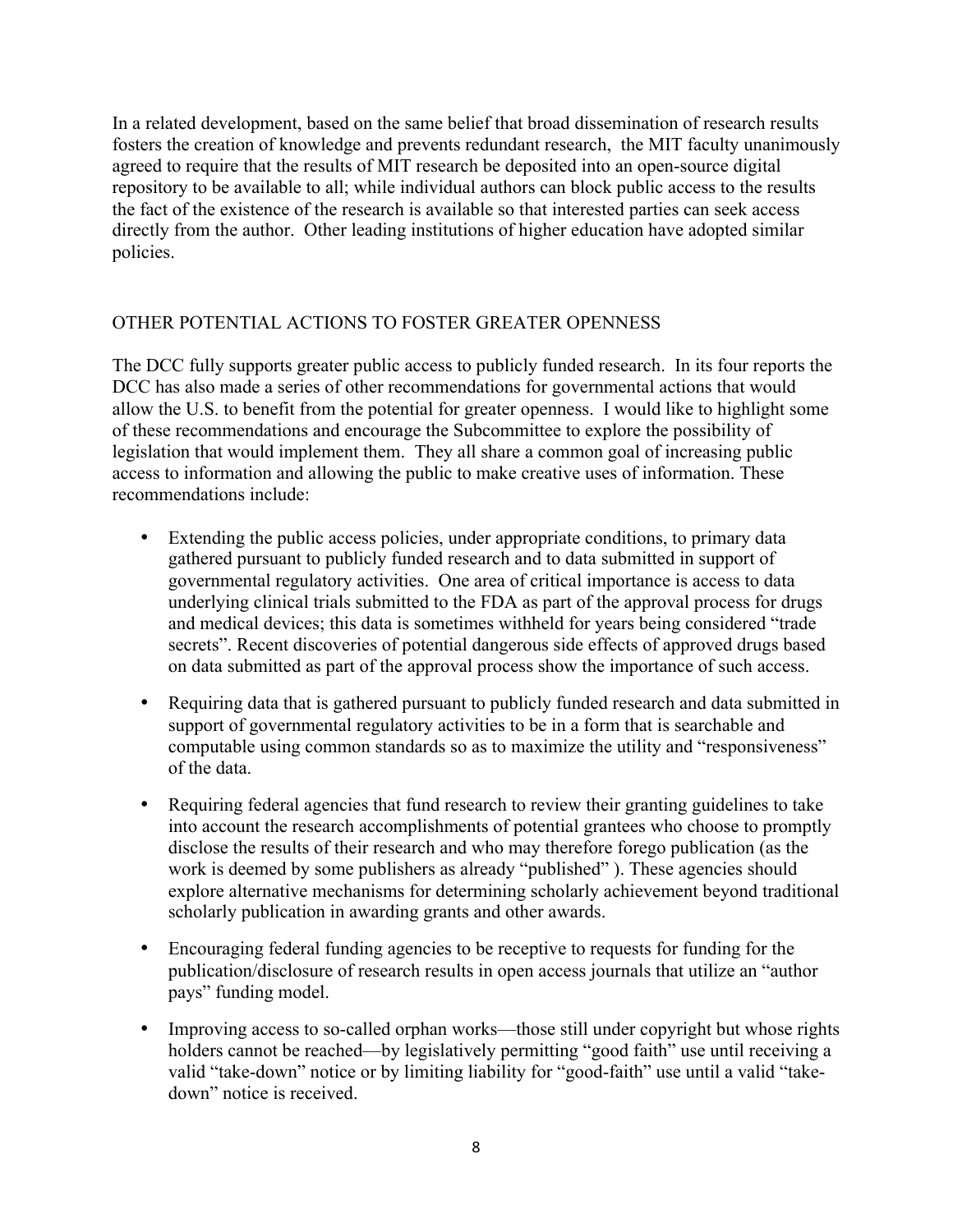- Supporting efforts to establish compatibility, comparability, and transparency regarding degrees and certificates that are acquired utilizing federal student grants or loans.
- Encouraging accrediting agencies for institutions of higher education that are recognized by the federal government to make more information available about the institutions that they accredit in order for students to make better choices about where to apply and matriculate.
- Encouraging colleges and universities which obtain patents based on federally funded research to consider the longer-term benefits of non-exclusive licenses and the benefits of wider dissemination of knowledge.

Thank you again for the opportunity to offer this testimony and to support greater openness through increasing public access to publicly supported research.

<http://www.ced.org/images/library/reports/digital\_economy/report\_dcc.pdf>.

!!!!!!!!!!!!!!!!!!!!!!!!!!!!!!!!!!!!!!!!!!!!!!!!!!!!!!!!!!!!

4 Ibid.

 $<sup>6</sup>$  Ibid.</sup>

<sup>&</sup>lt;sup>1</sup> Committee for Economic Development, *Open Standards, Open Source, and Open Innovation* (Washington, D.C.: CED, April 2006), available at

<sup>&</sup>lt;http://www.ced.org/images/library/reports/digital\_economy/report\_ecom\_openstandards.pdf>; Committee for Economic Development, *Promoting Innovation and Economic Growth: The Special Problem of Digital Intellectual Property* (Washington, D.C.: CED, March 2004), available at

<sup>&</sup>lt;sup>2</sup> Committee for Economic Development, *Harnessing Openness to Transform American Health Care* (Washington, D.C.: CED, 2008), available at

<sup>&</sup>lt;http://www.ced.org/images/library/reports/digital\_economy/report\_healthcare07dcc.pdf>; Committee for Economic Development, *Harnessing Openness to Improve Research, Teaching and Learning in Higher Education (*Washington, D.C.: CED, 2009), available at

<sup>&</sup>lt;http://www.ced.org/images/library/reports/digital\_economy/dcc\_opennessedu09.pdf>.

<sup>3</sup> Committee for Economic Development, *Harnessing Openness to Improve Research, Teaching and Learning in Higher Education (*Washington, D.C.: CED, 2009), available at <http://www.ced.org/images/library/reports/digital\_economy/dcc\_opennessedu09.pdf>.

<sup>&</sup>lt;sup>5</sup> Organization for Economic Cooperation and Development, "OECD Principles and Guidelines for Access to Research Data from Public Funding," 2007.